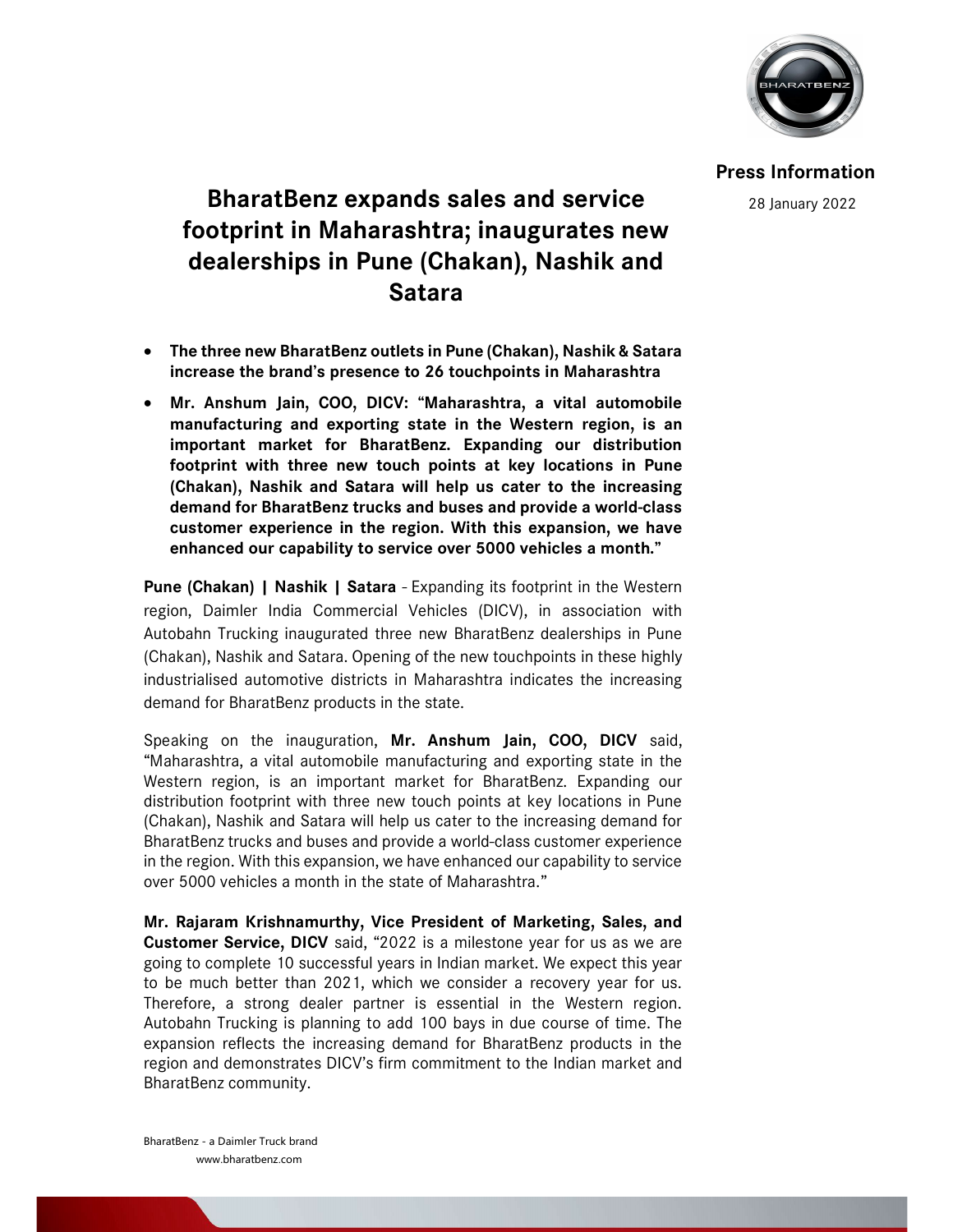

Mr. Mohamed Farzad, MD of Autobahn Trucking said, "In the last 10 years of our association with BharatBenz, we have seen the brand grow both in terms of technologies and products, delivering on the constantly evolving consumer demands. Adding to our strong network in Kerala & now in Maharashtra, the new BharatBenz dealerships in Pune (Chakan), Nashik and Satara will provide comprehensive commercial vehicle solutions to vehicles plying in and through the state. Customers can be assured of the best sales advice and state-of-the-art 'Proserv' aftersales support."

The avant-garde 3S facility at Pune (Chakan) is spread over 66,000 squarefeet and houses 10 bays and is the largest amongst the three new dealerships. The outlet is well-equipped with trained manpower that understands the diverse needs of the customers. The outlet will also offer a host of value-added features like state of the art multi storey 3000 squarefeet spare parts area, bays for handling accidental vehicles, dedicated resting area for drivers and ample space for truck parking.

BharatBenz dealerships are located on leading national and state highways, providing ease and flexibility to every type of customer. On the national highways of the Golden quadrilateral North-South & East-West Corridors, the average distance between two BharatBenz touchpoints varies between 140 and 180 km. BharatBenz's reach to customers on these highways is within 2.5 hours.

## About the BharatBenz Sales & Service network in Maharashtra

In Maharashtra BharatBenz now has 26 network touchpoints, including dealerships in [Chakan, Pune]. The dealerships provide complete sales, service & exchange support for the entire range of BharatBenz trucks and buses. They come equipped with high productivity tools, advanced guided diagnostics, and mobile service vans. The dealerships will provide a host of value-added services such as cashless zero-depreciation insurance, full maintenance contracts, extended warranty, 24x7 roadside assistance, vehicle tracking systems, and driver training.

## About Daimler India Commercial Vehicles

Daimler India Commercial Vehicles (DICV), a wholly-owned subsidiary of Daimler Truck AG, Germany, and operating under the umbrella of Daimler Trucks Asia, is a full-fledged commercial vehicle player in India with a brand dedicated to its home market: BharatBenz. DICV produces and sells trucks from 10 to 55 tons, as well as BharatBenz buses, Mercedes-Benz coaches, and bus chassis. DICV's state-of-the-art manufacturing plant at Oragadam

L